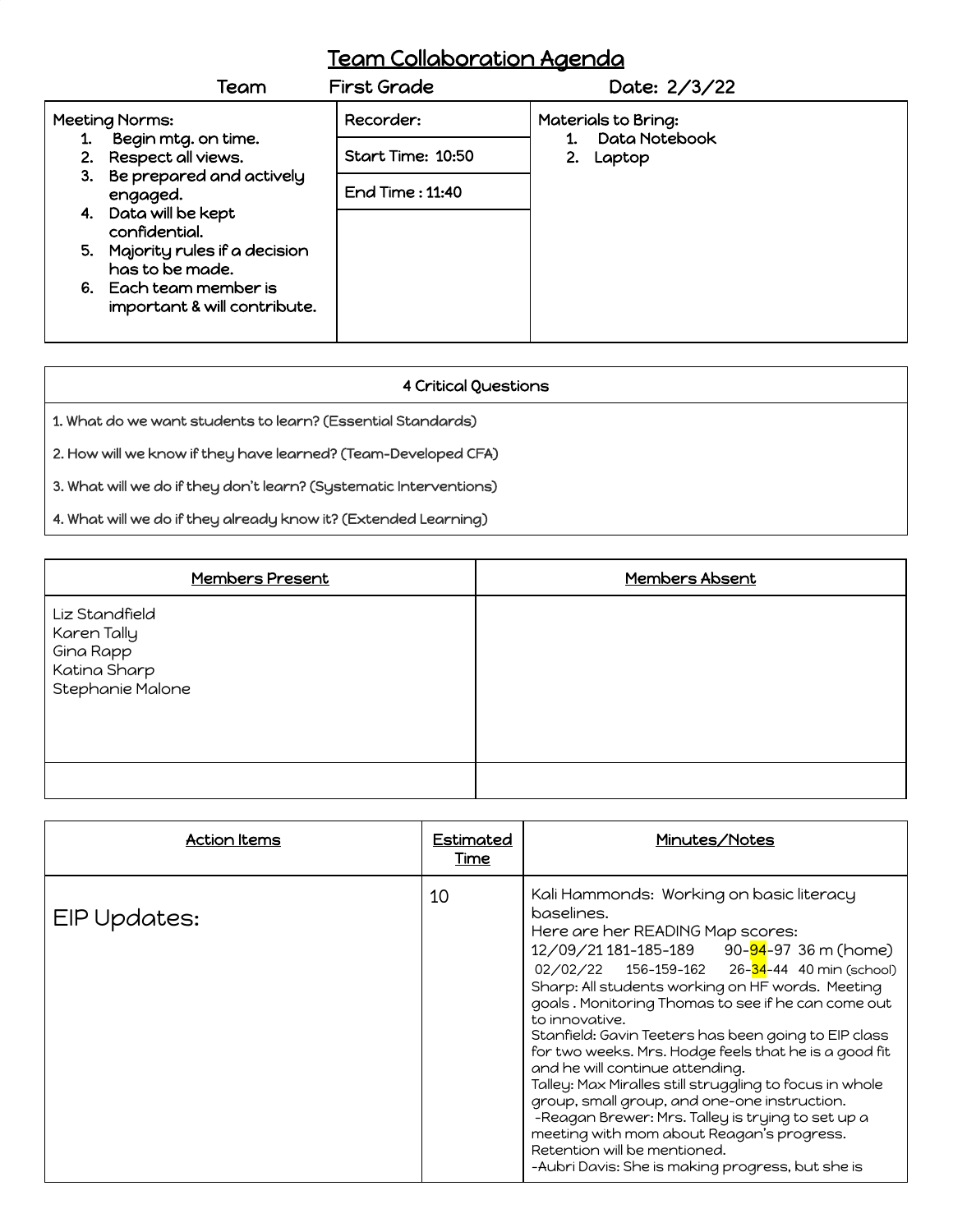|                                   |    | struggling with confidence with blending unfamiliar<br>words.                                                                                                                                                                                                                                                                                      |
|-----------------------------------|----|----------------------------------------------------------------------------------------------------------------------------------------------------------------------------------------------------------------------------------------------------------------------------------------------------------------------------------------------------|
| CFA Plane Shapes                  | 5  | See chart below for data, redelivery, and<br>extension                                                                                                                                                                                                                                                                                             |
| Prodigy                           | 25 | Ms. Malone gave us an overview about Prodigy<br>and how we can use it to practice math<br>concepts. We can access it through Clever. We<br>all pulled it up and explored the different<br>components. Assignments can be assigned<br>based on Georgia standards. Reports can be<br>accessed for updates on progress. This is a<br>great extension. |
| <b>Iknowit</b>                    | 15 | All first teachers are using iknowit and being<br>successful with with assigning it to classes.<br>Also using it for some math CFA's.                                                                                                                                                                                                              |
| Unfinished Instructional Business |    |                                                                                                                                                                                                                                                                                                                                                    |
| <b>New Instructional Business</b> |    |                                                                                                                                                                                                                                                                                                                                                    |
| Open Agenda (If time allows)      |    |                                                                                                                                                                                                                                                                                                                                                    |

\*\*Homework/Things to do before our next meeting --

## Intervention/Extension Notes CFA/Assignment: \_ attributes of plane shapes\_ CFA/Data Driven reteach/extension groups - list students

| Standard/Ques<br>tion | MGSE1.G.2 Compose<br>two-dimensional shapes<br>(rectangles, squares,<br>trapezoids, triangles,<br>half-circles, and<br>quarter-circles | <b>Reteach</b>                                                                                                                                                        | <b>Reteach Activity:</b><br>Use plane shapes in small<br>groups to play "show me"<br>game.<br>Use pipe cleaners to make<br>the different shapes. | <b>Extension</b>                                               | <b>Extension Activity:</b><br>Combine shapes to make new<br>shapesexample: What do<br>you get when you combine a<br>square with a triangle? A<br>pentagon. |
|-----------------------|----------------------------------------------------------------------------------------------------------------------------------------|-----------------------------------------------------------------------------------------------------------------------------------------------------------------------|--------------------------------------------------------------------------------------------------------------------------------------------------|----------------------------------------------------------------|------------------------------------------------------------------------------------------------------------------------------------------------------------|
| <b>Malone</b>         |                                                                                                                                        | Dany<br>Landry<br>Samuel<br>Elaina                                                                                                                                    |                                                                                                                                                  | <b>Daniel</b><br>Emmett                                        |                                                                                                                                                            |
| Rapp                  |                                                                                                                                        | Kali Hammonds(triangle,<br>rectangle, penta, hexa,<br>quads, sides & angles<br>Savvy Long (quads, hexa,<br>penta, quad)<br>Kaylee Porter (quad, hexa,<br>penta, octo) |                                                                                                                                                  | <b>Abby Gibbs</b><br><b>Avery Kate</b><br><b>Merritt Steed</b> |                                                                                                                                                            |